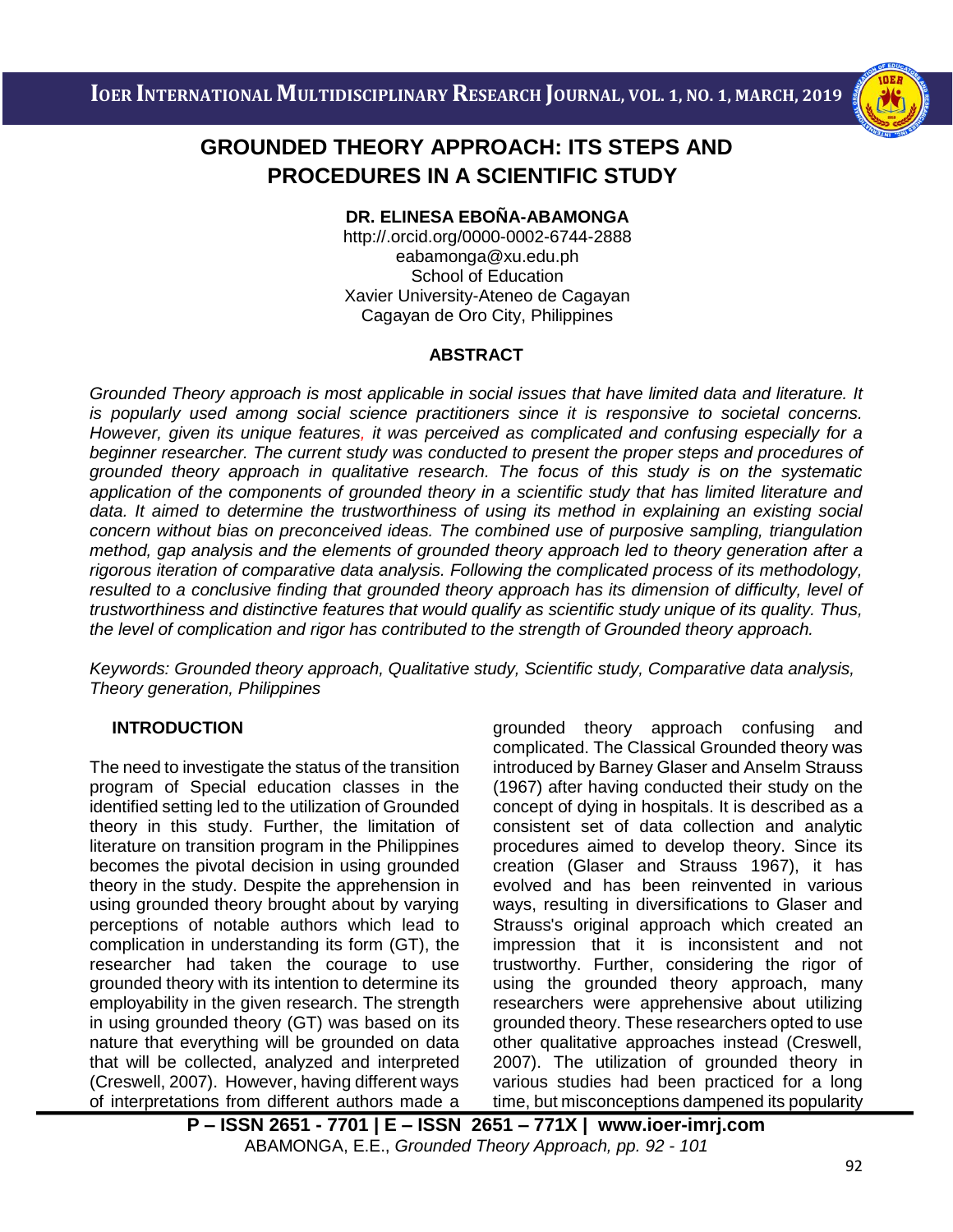i<br>I

that the method is confusing, complicated and lack the rigor of a scientific study. What made this study unique from the other researches using Grounded Theory is its capacity to simplify what was perceived to be difficult and complicated. It is for this reason that this study was conducted purposely to present the methodology of Grounded theory and its processes in its basic form. If properly done this can produce authentic result customized for the participants of the study since it is grounded on data in itself.

#### **CONCEPTUAL FRAMEWORK**

Grounded theory is one of the four qualitative designs used in the human and social sciences. Its purpose is to determine specific issues and concerns in a particular area, where theory generation is the end goal especially for subject or topic that has very limited literature in the local setting (Glaser and Strauss,1967). This study utilized the Classical Grounded Theory that was developed by Barney Glaser and Anselm Strauss (1967). Glaser and Strauss believed that theory could emerge through qualitative data analysis. They argued that a new theory could be developed by paying careful attention to the contrast between the daily realities supported by facts and reasons and the interpretations of those daily realities made by those who participated in them. They described this theory to have been built upon two key concepts, such as "constant comparison," and "data analysis" in which the theoretical data are collected and analyzed simultaneously, resulting to "theoretical sampling," in which decisions about which data should be collected next are determined by the theory that is being constructed (Sharon M. Kolb, 2012). The most compelling reason in the utilization of Grounded Theory in the study was to generate valid information through data analysis as the basis of innovation of the transition program. The sample study that was used as a point of reference in this study was the research on Innovation of transition program of Transition Program Philippine Model (Abamonga, 2018). Using Grounded Theory in this study allowed exploring the ideas and views of the participants on the functional transition program (Suddaby, 2006). In using the Grounded theory method, the researcher used several stages in collecting, refining and categorizing the data as prescribed by the Classical Grounded Theory. Further, with the absence of prior study on transition program in the local setting, the theory and new concept that was generated from this study played a pivotal role in the future study of similar concern. Figure 1 showed the actual flow of how the grounded theory process was conducted (researchgate.net).





### **OBJECTIVES OF THE STUDY**

The main intention of this study is to share how grounded theory approach is utilized in conducting a scientific study. It also intends to show that following the steps and procedures of GT it can provide substantive results. Thus, this study can be used as an additional insight that as long as it is done correctly and rigorously, grounded theory has its strength comparable to other scientific methods.

**P – ISSN 2651 - 7701 | E – ISSN 2651 – 771X | [www.ioer-imrj.com](http://www.ioer-imrj.com/)** ABAMONGA, E.E., *Grounded Theory Approach, pp. 92 - 101*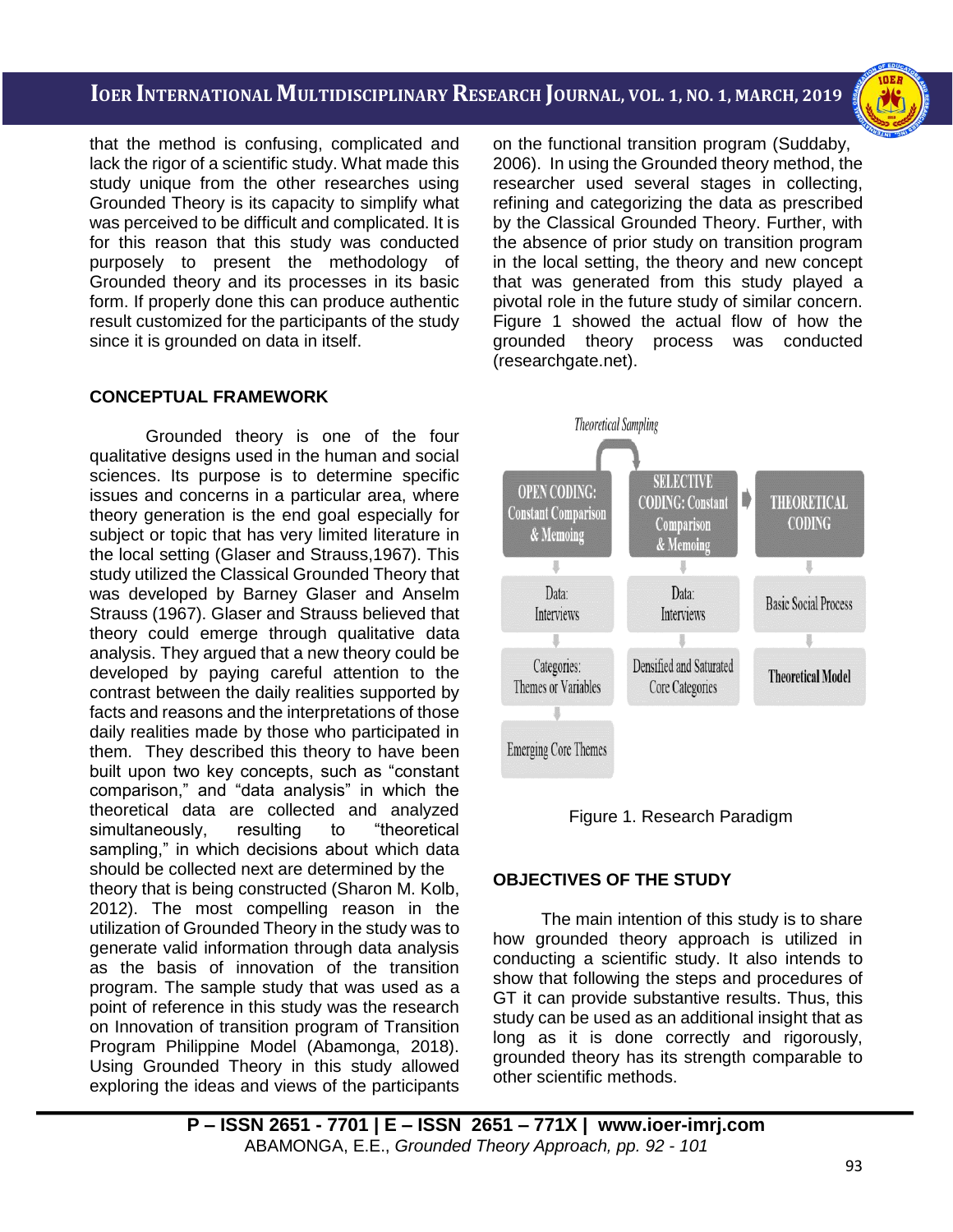

i<br>I



### **METHODOLOGY**

In employing the Grounded theory method in this study, various stages had been undertaken. It initially started with the observance of ethical consideration through the signing of consent forms from the respective participants. Purposive sampling was used in identifying the participants since there were only a few teachers handling transition classes under Special Education. This type of sampling was deemed suitable with Grounded Theory because while participants were minimal but they have extensive experiences concerning transition program (Patton, 2002; Suri, 2011; Bernard 2002: Lewis & Sheppard 2006: Tongco, 2011;). Triangulation method in conducting the survey was employed using interview, observation and documentation of records to ensure consistency in gathering the data (Risjord et al. 2001; Bekhet, A. K., & Zauszniewski, J. A., 2012). Towards the end of data collection, a focus group discussion was conducted. This was done to determine the acceptability of the results and to avoid misconceptions on the data that were gathered (Kolb, SM, 2012). The unit of analysis in the study was the transition program of youth with special needs in special education classes as the unit that was analyzed. Included were the components of transition program like the content of module of instructions in terms of functionality towards the beneficiaries of the program, processes in terms of provision of the mobility of students from one level to another and sustainability based on facilities, tools, and equipment. In this study, the researcher identified the gap between knowledge and practice through gap analysis. This refers to the difference between the knowledge of what needs to be done and what was done (Juan, Ou-Yang, 2004). In analyzing the data, the elements of Grounded Theory were strictly observed such as coding which involved initial, focus and theoretical coding. This stage broke qualitative data into similarities and differences, categorizing into themes and integrating them into narrative forms. Constant comparative data analysis was used to ensure that no theme was left out and no new theme came out which led to data saturation. After data saturation has been reached data deduction followed. This involved selection, simplification, abstraction, and transformation of the raw data. The whole process of Grounded Theory resulted in consistency and trustworthiness of the study when data saturation and deduction were achieved. As data were refined and finalized, theoretical sampling came about. This was the result of a series of comparative data analysis through coding and can be determined through data saturation- a condition when no new data came about, or the data seems recurring and redundant. The last stage of Grounded Theory was the arrangement of theoretical themes that came out from the data. These theoretical themes were analyzed that resulted to theory generation (Strauss & Corbin, 1998; Saldana, 2013). The most significant contribution of Grounded theory in this research study is producing a theory based on the issues and concerns of a given phenomenon according to the context of the participants of the study (Glaser & Strauss, 1967). According to Saldana (2015), a social science theory has three main characteristics. It predicts and controls the action through an if-then logic; explains how or why something happens by stating its cause(s); and provides insights and guidance for improving social life. After code weaving of all categories under focus codes, a substantive theory emerged from the conceptual categories but is grounded in the data.

### **RESULTS AND DISCUSSION**

The data that were extracted from the interview proceedings were group together and analyzed using the Grounded theory of Glaser and Strauss's (1967).

**1. Coding for Concepts and Categories on Status of Transition Program of Special Education Classes**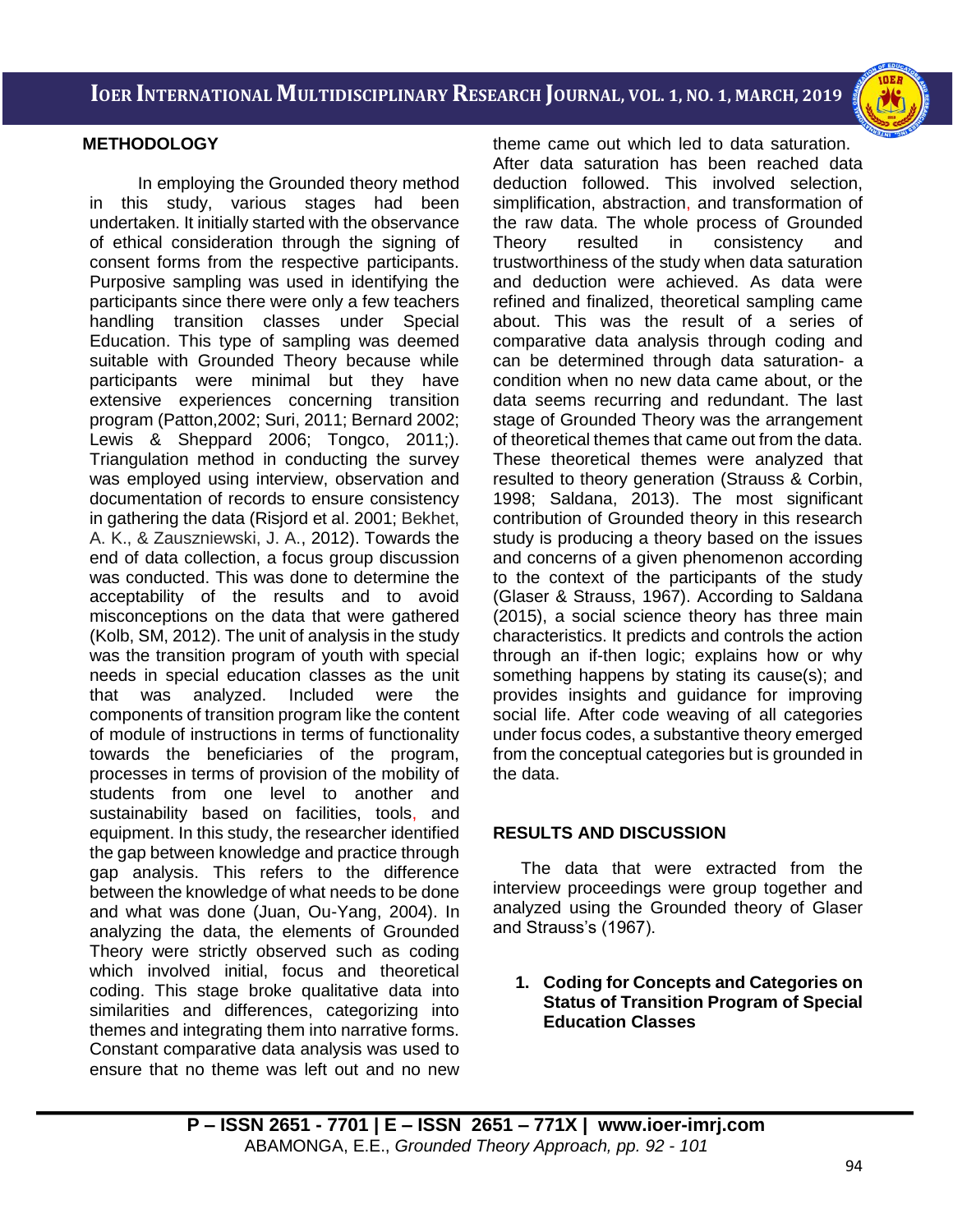

i<br>I Table 1. Coding for Concepts and Categories on Status of Transition Program of Special Education Classes

| <b>Raw Data</b> |                                                                                               | <b>Initial Coding</b> |                                                          | <b>Focus Coding</b>         |  |
|-----------------|-----------------------------------------------------------------------------------------------|-----------------------|----------------------------------------------------------|-----------------------------|--|
| a.              | Practical or functional program ideal but not<br>fully implemented                            | a.                    | Integrated to non-graded<br>classes like CWA, ID, Global | a. Functional/<br>Practical |  |
| b.              | Needs improvement                                                                             |                       |                                                          |                             |  |
| c.              | Must be developmental for<br>employment or self-productivity                                  | b.                    | The Philippine Transition<br>Program Model               | b. Structured<br>Curriculum |  |
| d.              | Curriculum is only responsive<br>given the right facilities, necessary materials<br>and venue | C.                    | Needs modification                                       |                             |  |
| е.              | Not yet established                                                                           | d.                    | Developmental                                            |                             |  |
| f.              | Still on its baby steps                                                                       |                       |                                                          |                             |  |
| g.              | Based on learner's capability                                                                 | е.                    | Teacher and facilities dependent                         |                             |  |
| h.              | Engaging activities                                                                           |                       |                                                          |                             |  |
| i.              | Need Competent Transition teacher<br>to simplify instructions                                 |                       |                                                          |                             |  |
| J.              | Depends on the capacity of transition<br>teacher                                              |                       |                                                          |                             |  |
| k.              | Teacher and Facilities dependent                                                              |                       |                                                          |                             |  |
| ı.              | Impractical without facilities                                                                |                       |                                                          |                             |  |
| m.              | Personalized learning than<br>curriculum guide                                                |                       |                                                          |                             |  |
| n.              | The Philippine Transition Program Model                                                       |                       |                                                          |                             |  |
| 0.              | There is but not fully implemented.                                                           |                       |                                                          |                             |  |

As shown in table1 the interview material went through with constant comparative analysis, (Abamonga, 2017). The raw data were extracted and coded into initial and focused coding, and saturated data were converted into theoretical themes. Constant comparison with existing data in the study was repeatedly done until saturation of data had been reached, this meant that no other theme came out as the process was repeatedly done [\(Glaser & Strauss, 1967\).](http://qhr.sagepub.com/content/5/2/147.extract) Similarly, according to Brod et al. (2009) when there were no new perspectives that came out on the research question, it was recommended to construct a saturation grid' listing the major topics or research questions against interviews or other sources, and ensuring all bases have been covered. Having completely analyzed and coded the transcripts of participants taking into consideration the richness that conveys the naturalistic account, it also indicates participants' frequencies of drawing attention to incidents and feelings, the emotional weight that it conveyed

(Glaser & Strauss, 1967). This came through under constant data analysis through coding. Coding is the result of raising questions and giving provisional answers about categories and their relations. The data that were extracted were initially classified under raw data. These were analyzed and summarized into four big concepts under initial coding. Following further data analysis, the concepts became two major ideas under focus coding. Creating distinctions between codes produces dimensions and subdimensions. The coding paradigm originally articulated by Strauss (1987) and further refined by Strauss and Corbin (1990).

#### **2. Coded themes on needs, issues, and concerns of stakeholders**

In table 1 and 2, similar process on coding, categorizing and theoretical themes development were done (Abamonga, 2017).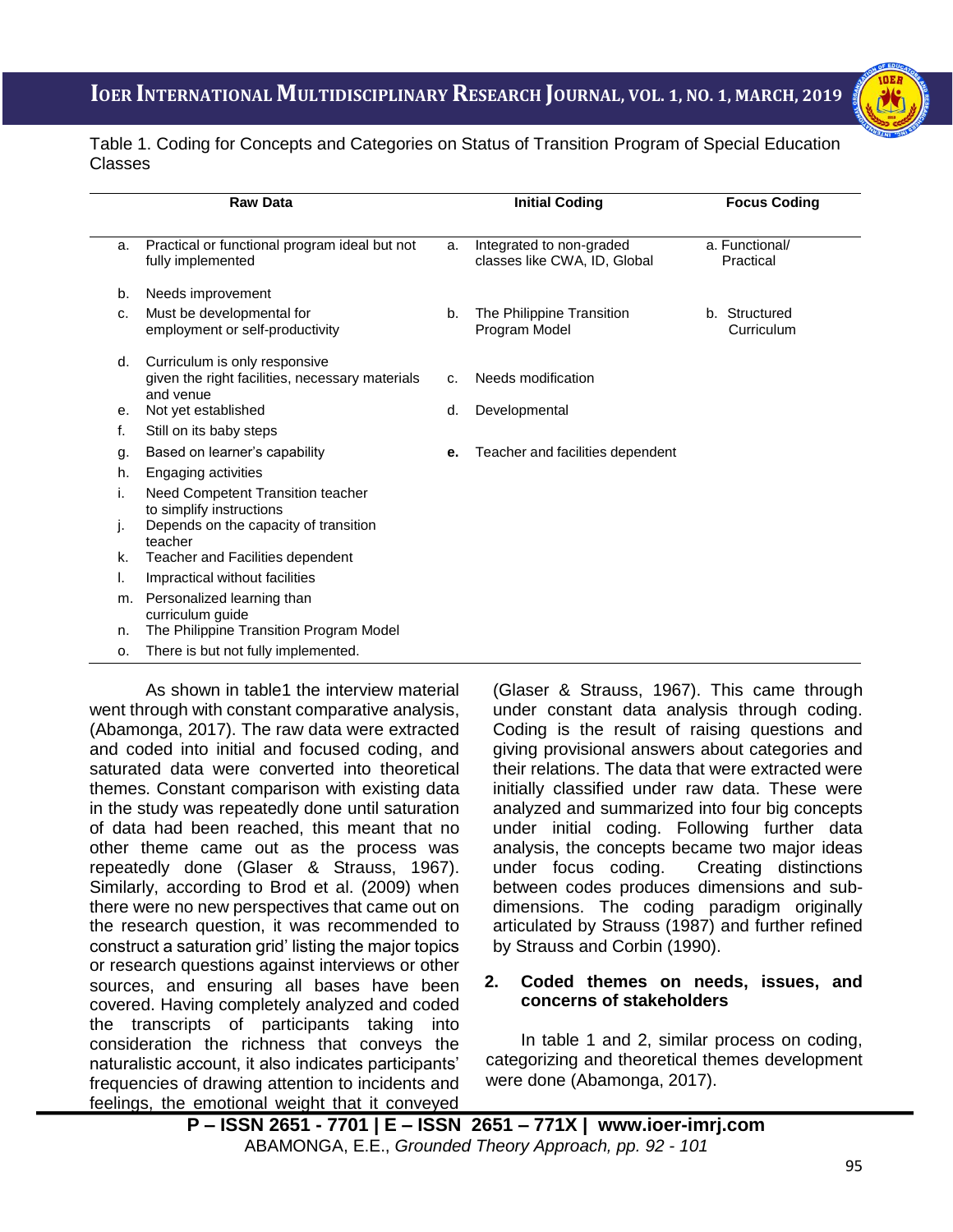

|          | Raw data                                                                                                            | <b>Initial Coding</b>                                                            | <b>Focus Coding</b>               |
|----------|---------------------------------------------------------------------------------------------------------------------|----------------------------------------------------------------------------------|-----------------------------------|
| a.<br>b. | Improved Domains of the Transition program<br>Productive activities                                                 | a. Improvement in terms of<br>domains of: daily living<br>skills personal-social | a. Improved transition<br>program |
| c.<br>d. | This can contribute to society given the right<br>motivation and resources<br>Not ready to implement the curriculum | skills occupation, guidance, b. Collaboration of school<br>and preparation       | Admin, teachers &<br>Parents      |
| е.       | Basic domains were met                                                                                              | b. Modification of student's                                                     | c. Performance of                 |
| f.       | Functional curriculum                                                                                               | behavior, facilities                                                             | transition Program                |
| g.       | Significant factors of Transition Program                                                                           | materials and rooms                                                              |                                   |
| h.       | Initiating Core stakeholders                                                                                        |                                                                                  |                                   |
| i.       | Sustainability of transition program                                                                                | c. Learning responsiveness                                                       |                                   |
| j.       | Absence of basic components                                                                                         | and parental support                                                             |                                   |
| k.       | Surface implementation                                                                                              |                                                                                  |                                   |
| I.       | Lack of funds but plenty of initiatives                                                                             | d. Absence of facilities                                                         |                                   |
| m.       | Limited funds affect full implementation                                                                            | hamper full implementation                                                       |                                   |
| n.       | Resourceful in finding means to<br>substantiate lacking facilities                                                  | of transition program                                                            |                                   |
| о.       | Deterrent of Transition Program                                                                                     | e. Goals not fully realized                                                      |                                   |
| p.       | <b>Dysfunctional Program</b>                                                                                        |                                                                                  |                                   |
| q.       | Sound implementation of the transition program                                                                      |                                                                                  |                                   |
| r.       | Doomed for failure                                                                                                  |                                                                                  |                                   |
| s.       | Need more teacher training with<br>actual engagement                                                                |                                                                                  |                                   |
| t.       | Substandard implementation                                                                                          |                                                                                  |                                   |
| u.       | Need facilities for a higher level of                                                                               |                                                                                  |                                   |
| v.       | competencies.<br>Not fully implemented accordingly                                                                  |                                                                                  |                                   |

i<br>I Table 2. Coded themes on needs, issues, and concerns of stakeholders

The important thing to note was that it was nearly impossible for a researcher to know when they have reached saturation point unless they were analyzing the data as it was collected. Achieving the saturation point required an iterative approach to data collection and analysis. According to Lewis (2015) instead of setting a fixed number of interviews or focus-groups to conduct at the start of the project, the researcher should be continuously going through cycles of collection and analysis until nothing new is being revealed and a theoretical theme was established (Tables 1, 2 and 3). This was the state when "sufficient data has been collected for the researcher to have gained an adequate understanding of the dimensions and properties of the concepts and themes that have emerged." (Watling and Lingard 2012). Further, table 2 showed that from the immense raw data, it became three major ideas under focus coding as the data went through the iterative coding process.

#### **3. Coded Themes on Proposed Innovation on Transition Program**

Following the coding procedures done in the previous tables (1 and 2), out from the large raw data, table 3 showed four themes under focus coding which reflected the ideas of the participants on proposed innovation of transition program. The coding process showed the consistency of results. While concepts differed from table 1, 2 and 3 as coding continued it came up with big ideas resulting from continuous comparative data analysis. What made the process challenging was to maintain focus and consistency in interpreting and analyzing the context from the raw material according to the context of the participants. If properly done this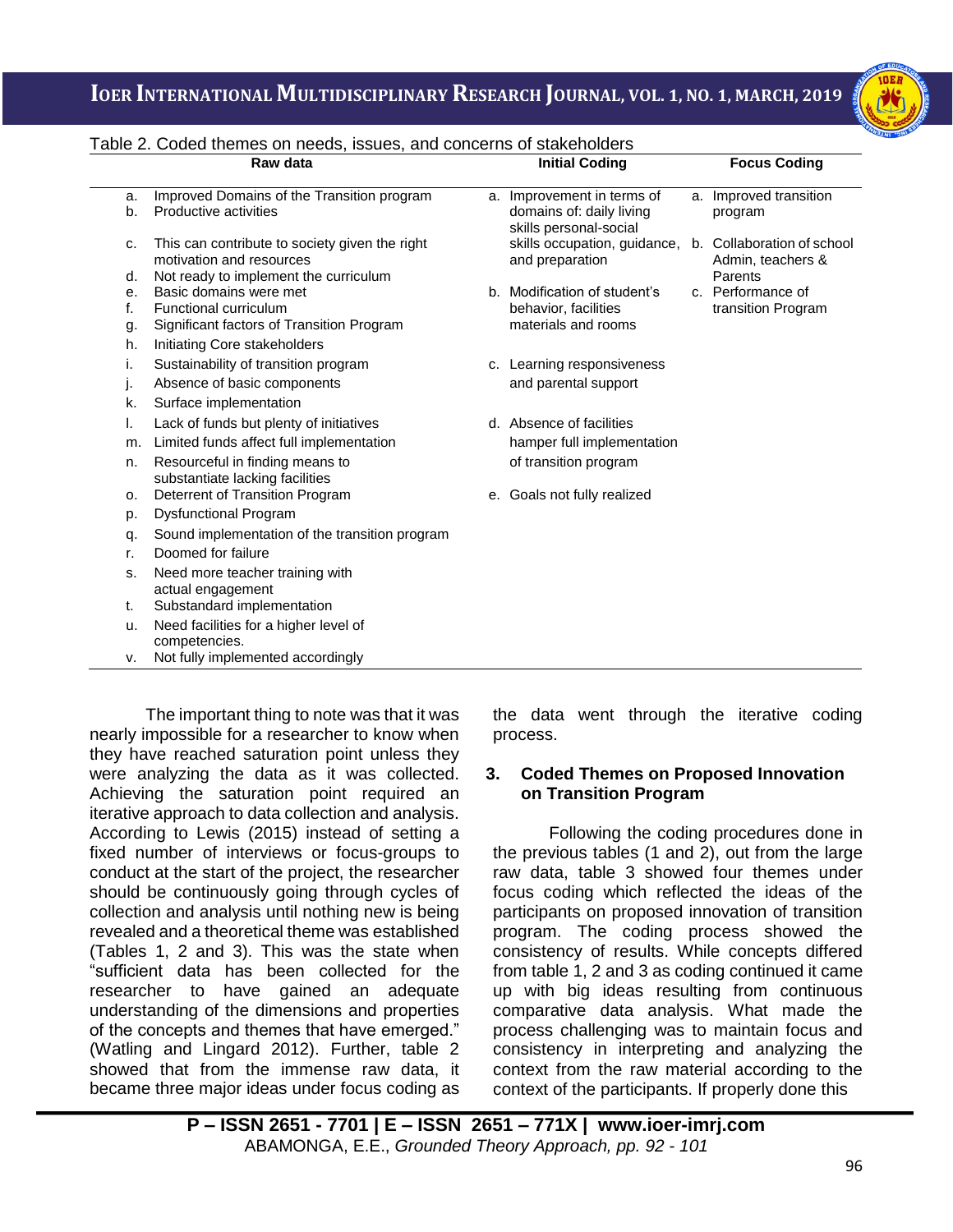

## i<br>I Table 3. Coded Themes on Proposed Innovation on Transition Program

|    | abic 5. Oodca Thomcs on Froposca innovation on Transition Frogram |                              |                          |
|----|-------------------------------------------------------------------|------------------------------|--------------------------|
|    | <b>Raw Data</b>                                                   | <b>Initial Coding</b>        | <b>Focus Coding</b>      |
|    | a. Modified and Practical Curriculum                              | a. Modification of the       | a. Modified Task         |
|    | b. Responsive to the needs of children                            | competencies and             | analysis                 |
|    | c. Initiate improvement of a transition program                   | activities indicated in the  |                          |
|    | for competitive graduate                                          | model                        | b. Institutionalized     |
|    | d. Establish Sound Funds Management                               |                              | guidelines               |
|    | e. Modify Behavior to qualify for TP                              | b. Focus first on achieving  |                          |
| f. | Provide facilities according to curriculum                        | behavioral goals             | c. Faculty comprehensive |
| g. | Teacher's training is a must through                              | before focusing in           | Training                 |
|    | benchmarking,<br>linkage<br>with<br>other                         | academic goals and           |                          |
|    | stakeholders                                                      |                              |                          |
|    | h. Facilities<br>essential<br>are<br>program<br>in                | transition program           |                          |
|    | implementation                                                    |                              |                          |
| Τ. | Prioritize facilities for sound implementation                    | c. Strengthen administrative |                          |
|    | of the curriculum                                                 | support                      |                          |
| ı. | Prioritize the essential needs                                    |                              |                          |
| k. | Initiate activities                                               | d. Monitoring Division-wide  |                          |
| ı. | Linkage<br>with<br>other<br>stakeholders<br>in                    | actual observation           |                          |
|    | showcasing children's' products outputs                           | of classes by school         |                          |
|    | m. Modification of behavior must start at home                    | heads, EPS, PSDS.            |                          |
| n. | Well-documented performance report                                |                              |                          |
|    | o. Interested<br>acquiring<br>skills<br>in<br>and                 | e. Modification of           |                          |
|    | competencies in teaching TP and necessary                         | competencies incorporate     |                          |
|    | facilities                                                        |                              |                          |
|    | p. Open communication with stakeholders                           | immersion and training of    |                          |
|    | q. Focus on functional skills that promote                        | skills of teachers           |                          |
|    | economic activities; Engage students for                          |                              |                          |
|    | instructional materials and initiate linkages                     |                              |                          |
|    | with stakeholders                                                 |                              |                          |
|    | Open communication for linkages<br>with                           |                              |                          |
|    | industry sector                                                   |                              |                          |
|    | s. Control mechanism                                              |                              |                          |
| t. | Efficiency<br>Faculty Development program                         |                              |                          |
| u. | Need trained teachers on TP or TLE                                |                              |                          |
| ν. | w. Efficient reporting and documentation                          |                              |                          |
|    |                                                                   |                              |                          |

can produce authentic result customized for the participants of the study since it is grounded on data in itself (Glaser & Strauss, 1967; Corbin & Strauss, 1990; Charmaz, 2007).

#### **4. Theory Generation and its Theoretical Framework**

In table 4, theory generation was shown based on the themes that were categorized in tables 1, 2 and 3. Theory generation is the ultimate goal of Grounded theory out from the data gathered using data analyses in a given study. Glaser and Strauss (1967) provided some guidance for evaluating the empirical grounding of grounded theory. These can be summarized as follows: "(1) Fit – does the theory fit the substantive area in which it will be used? (2) Understandability – will non-professionals concerned with the substantive area understand the theory? (3) Generalizability – does the theory apply to a wide range of situations in the substantive area?  $(4)$  Control – does the theory allow the user some control over the "structure and process of daily situations as they change through time"? In terms of credibility, validity, and rigor, it should be observed that grounded theory was based on a systematic and formal process of data collection, analysis and theory generation. Inaccuracies and misleading interpretations were guarded against by various means including comparative analysis, investigation of different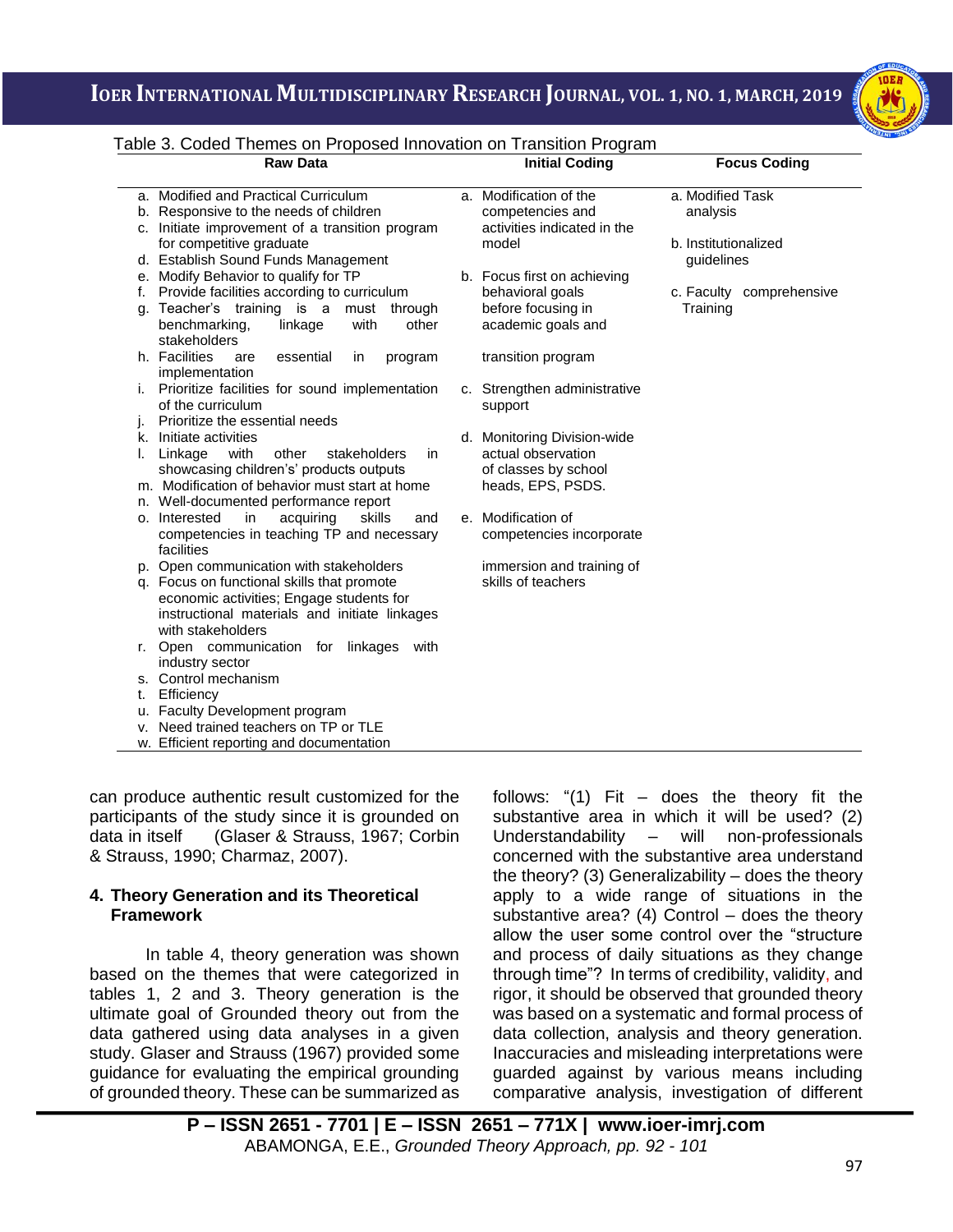i<br>I



slices of data, and integration of theoretical concepts (Glaser and Strauss, 1967; Cooney, 2011).

Table 4. Theory Generation and its Theoretical Framework

| <b>Theory Generation</b> | <b>Theoretical Explanation</b> |
|--------------------------|--------------------------------|
|                          |                                |

#### Table 4.1

- Practical or functional
- Structured Curriculum

Table 4.2

- Improved Domains of the Transition program
- Collaboration of School Admin, Teachers, Parents Industry and Community sectors
- Performance of Transition Program

Table 4.3

Modified Curriculum

- Task analysis
- Institutionalized guidelines
- Faculty comprehensive
- training

"A functional transition program is structured yet, flexible, efficient and attainable through the collaboration of stakeholders and execution of committed proficient teachers following institutionalized guidelines and procedures."

\_\_\_\_\_\_\_\_\_\_\_\_\_\_\_\_\_\_\_\_\_\_\_\_\_\_\_\_\_\_\_\_\_\_\_\_\_\_\_\_\_\_\_\_\_\_\_\_\_\_\_\_\_\_\_\_\_\_\_\_\_\_\_\_\_\_\_\_\_\_\_\_\_\_\_\_

A functional transition program must have a structured framework to make it easy to follow. It must have the capacity to be flexible and can be modified according to the specific needs of the students. Its content shall focus on the improved domains according to the demands of the present time whereby it can be broken into smaller content to suit the capabilities of the students. Its success relies so much on the unified efforts of the school, specialists, and stakeholders who played important roles in the delivery of related services. The performance of the transition program is overly dependent on the ability of the teachers to incorporate the program components to make it doable, deliverable and desirable. To make the transition program sustainable, this shall be institutionalized and form part of the school's policies or the bureaucracy on a bigger scale.

The researcher must have the capacity to synthesize the data according to the contextualization and needs of the participants of the study this is one of the methods and dynamism of grounded theory (Ralph & Chapman,2015). Further, contextual sensitivity must be observed since it is where the structuring of the inductive analytical process occurred through extending the range of theoretically sensitizing concepts that must be addressed and understood to use the context in which participants are situated (MBNunes, et al. 2010). According to Strauss and Corbin (1998), a contextual sensitive researcher has the ability to develop themes from research data through segmenting and reassembling data pertaining to context-depending realities - the unfolding development of organizational processes and activities; the repertoires of action and stakeholders' interactions; the macro-social setting - thus achieving an increased depth of analysis. Out from the group of categories under focus codes, a theoretical theme came out. The theory which came out from the study defined a functional transition program in Table 4 according to the context and needs of the participants of the study (Abamonga, 2017). What makes this theoretical definition unique from the other definition was, it gave so much credence on the total commitment and advocacy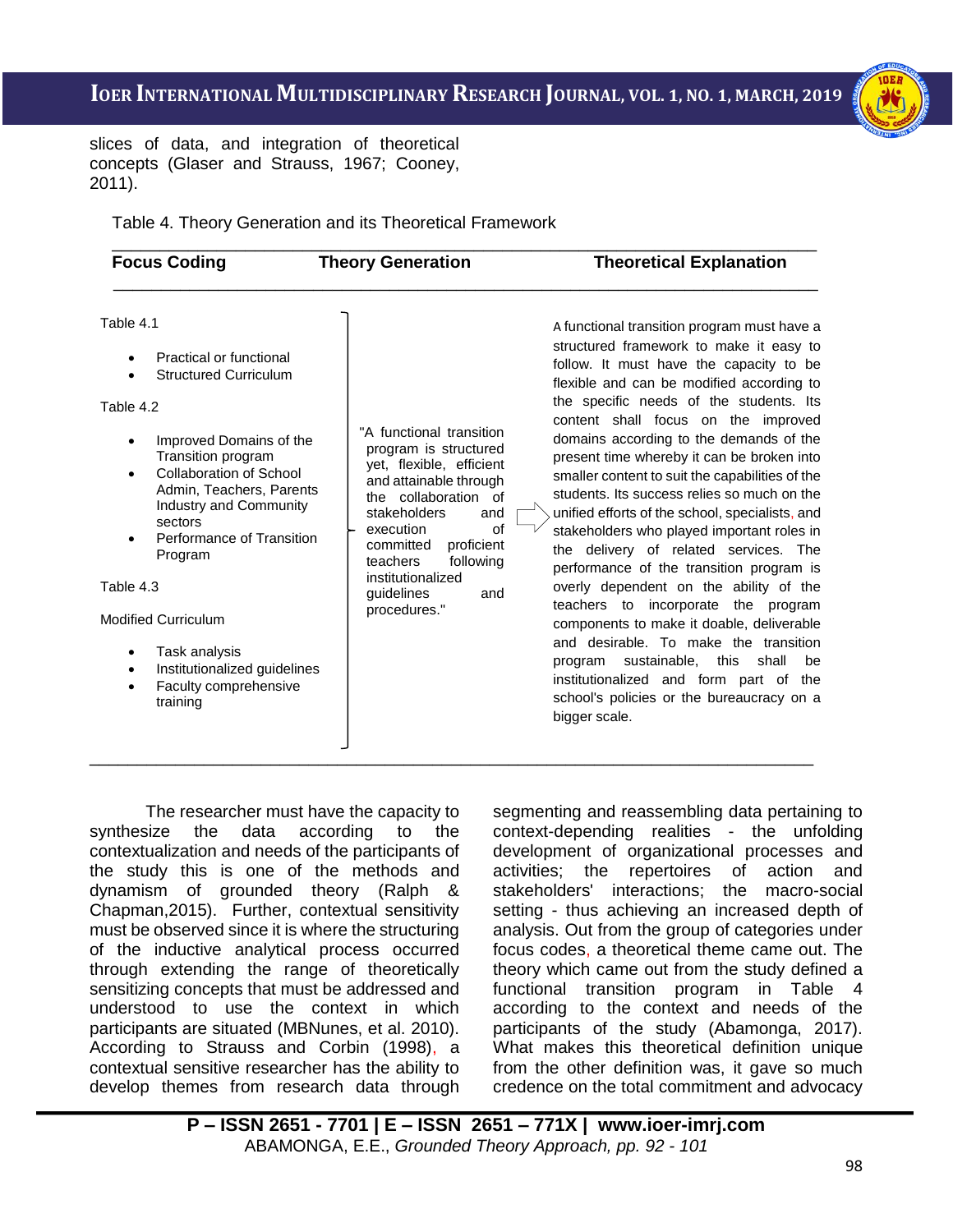i<br>I



of proficient teachers. Further, by institutionalizing transition program, it will ensure continuity and sustainability that such program will be carried out consistently and become part of the system under which the study was conducted. The implication of this theoretical definition is that this can be a guide to carry on the program specifically suited to the needs of the participants. The trustworthiness of the theory can be verified by presenting the theory back to the participants in the study for discussion and refinement (Glaser, 2014).

## **CONCLUSIONS**

The main intention of this study is to open an avenue that grounded theory is doable despite its varied interpretations of notable authors which led to the idea that it is complicated and confusing. The data presented on the steps and procedures of conducting grounded theory in an actual study help novice researchers acquire an idea that will guide them on the procedural approach in conducting a scientific study using grounded theory. Despite the perceived complexity of the procedural method of grounded theory, as long that the technique is used correctly, then it will still provide the necessary results born out of it rigorous procedures comparable to other scientific methods. What has been perceived as lacking in consistency due to differing perceptions has been a response on the data that were collected, analyzed and interpreted. What makes grounded theory authentic and trustworthy is its results which are highly applicable and responsive to the needs of the participants of the study.

## **RECOMMENDATIONS**

Grounded theory should be continuously explored in a study that has very limited data. The constancy of using this methodology will lead to increase confidence that this theory has its own merits. Further, given the fact that social concerns have many facets which do not have enough data to start with this methodology provides an opportunity that a study can be doable based on data collection and analysis that

leads to theory generation which can be another avenue to study to challenge its consistency and applicability.

## **REFERENCES**.

- Abamonga, E.E. (2018), Varying Perspectives of Grounded Theory Approach: A Critical Literature Review. *Proceeding on the IRCon 2018,* Jose Maria College, October 20, 2018.
- Abamonga, E.E. (2017). Innovation on The Framework of Special Education Transition, *Proceeding on the International Conference on Education, and Technology (ICET) 2017*, Kuala Lumpur, Malaysia.
- Bekhet, A. K., & Zauszniewski, J. A. (2012). Methodological triangulation: an approach to understanding data. *Nurse Researcher*, *20*(2), 40-43. doi:10.7748/nr2012.11.20.2.40.c9442
- Brod, M., Tesler, L. E., & Christensen, T. L. (2009). Qualitative research and content validity: developing best practices based on science and experience. *Quality of Life Research*, *18*(9), 1263-1278. doi:10.1007/s11136-009-9540-9
- Charmaz, K. (2011). *Grounded theory methods in social justice research.* The Sage handbook of qualitative research, 4(1), 359-380.
- Charmaz, K. (n.d.). Reconstructing Grounded Theory. *The SAGE Handbook of Social Research Methods*, 461-478. doi:10.4135/9781446212165.n27
- Charmaz, K., & Belgrave, L. L. (2015). Grounded Theory. *The Blackwell Encyclopedia of Sociology*.doi:10.1002/9781405165518.wb eosg070.pub2
- Charmaz, K., & Belgrave, L. L. (n.d.). Qualitative Interviewing and Grounded Theory Analysis. *The SAGE Handbook of Interview Research: The Complexity of the Craft*, 347- 366. doi:10.4135/9781452218403.n25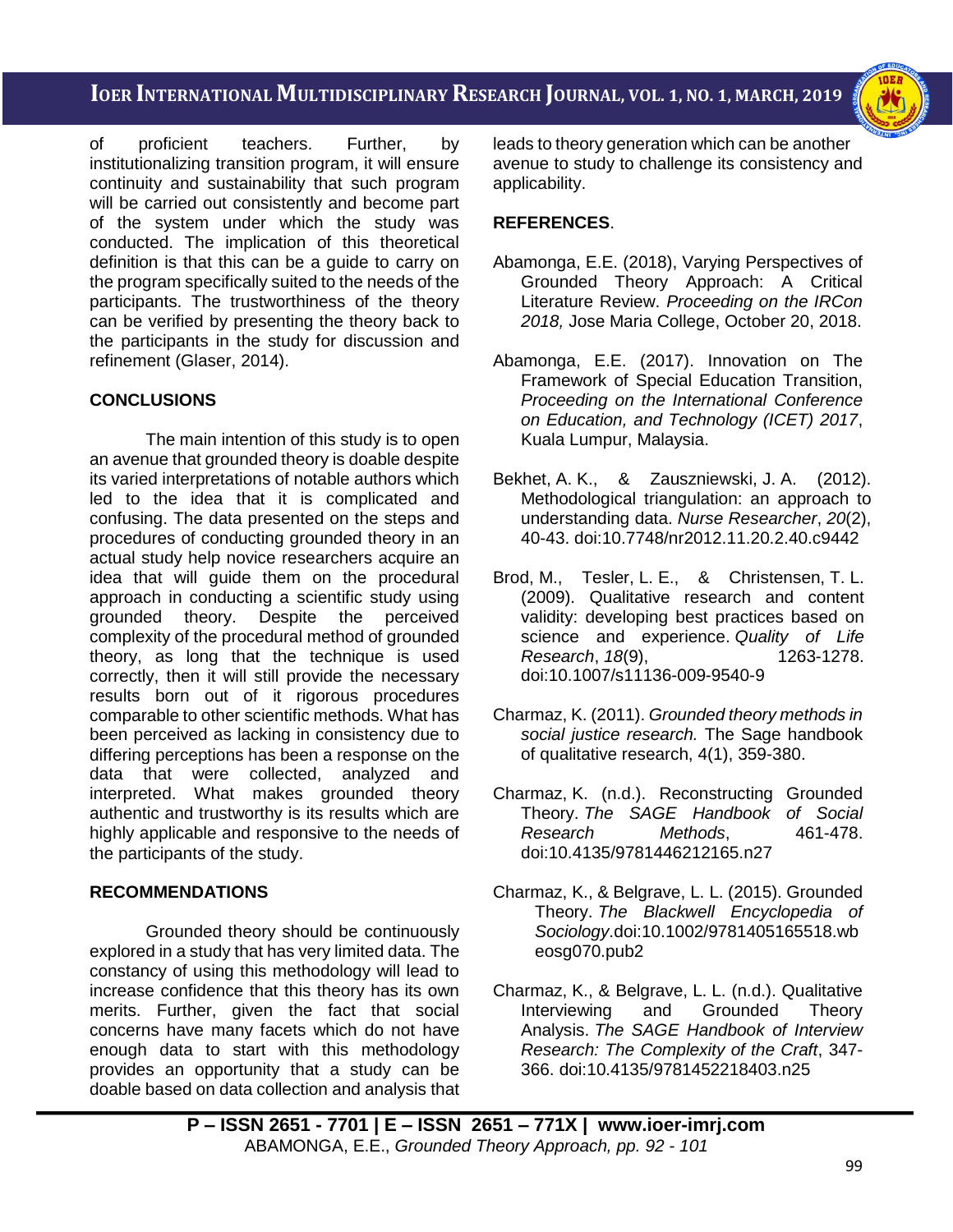i<br>I



- Cooney, A. (2010). Choosing between Glaser and Strauss: an example. *Nurse Researcher*, *17*(4), 18-28. doi:10.7748/nr2010.07.17.4.18.c7921
- Cooney, A. (2011). Rigour and grounded theory. *Nurse Researcher*, *18*(4), 17-22. doi:10.7748/nr2011.07.18.4.17.c8631.
- Corbin, J., & Strauss, A. (2008). Basics of Qualitative Research (3rd ed.): Techniques and Procedures for Developing Grounded Theory. doi:10.4135/9781452230153
- Creswell, J. W., Hanson, W. E., Clark Plano, V. L., & Morales, A. (2007). Qualitative Research Designs. *The Counseling Psychologist*, 35(2), doi:10.1177/0011000006287390
- Glaser, B. G. (2001). The grounded theory perspective: Conceptualization contrasted with description. Sociology Press.
- Glaser, B. G. (1992) Basics of grounded theory analysis. Mill Valley, CA: Sociology Press.
- Glaser, B. G., & Strauss, A. (2014). Applying grounded theory. *The Grounded Theory Review*, *13*(1), 46-50.
- Glaser, B. G., & Strauss, A. L. (2009). *The Discovery of Grounded Theory: Strategies for Qualitative Research*. Piscataway, NJ: Transaction Publishers.
- Huby, G. (2011). Developing Grounded Theory: The Second Generation by Janice M. Morse, Phyllis Noerager Stern, Juliet Corbin, Barbara Bowers, Kathy Charmaz, and Adele E. Clarke. *Medical Anthropology Quarterly*, *25*(1), 128-130. doi:10.1111/j.1548-1387.2010.01143.x
- Juan, Y., & Ou-Yang, C. (2004). Systematic approach for the gap analysis of business processes. *International Journal of*

*Production Research*, *42*(7), 1325-1364. doi:10.1080/00207540310001631223

- Kolb, S. M. (2012). Grounded theory and the constant comparative method: Valid research strategies for educators. *Journal of Emerging Trends in Educational Research and Policy Studies*, *3*(1), 83.
- Lewis, S. (2015). Qualitative inquiry and research design: Choosing among five approaches. *Health promotion practice*, *16*(4), 473-475.
- Lotto, L. S., Miles, M. B., & Huberman, A. M. (1986). Qualitative Data Analysis: A Sourcebook of New Methods. *Educational Evaluation and Policy Analysis*, *8*(3), 329. doi:10.2307/1163741
- Mojtahed, R., Nunes, M. B., Martins, J. T., &<br>Peng, A. (2014). Equipping the Peng, A. (2014). Equipping the constructivist researcher: The combined use of semi-structured interviews and decision-making maps. *Electronic Journal of Business Research Methods*, *12*(2), 87
- Ralph, N., Birks, M., & Chapman, Y. (2015). The Methodological Dynamism of Grounded Theory. *International Journal of Qualitative Methods*, *14*(4), 160940691561157. doi:10.1177/1609406915611576
- Risjord, M. (2009). Rethinking concept analysis. *Journal of Advanced Nursing*, *65*(3), 684-691. doi:10.1111/j.1365- 2648.2008. 04903.x
- Saldana, J. (2015). *The Coding Manual for Qualitative Researchers*. Thousand Oaks, CA: SAGE.
- Service, R. W. (2009). Book Review: Corbin, J., & Strauss, A.(2008). *Basics of Qualitative Research: Techniques and Procedures for Developing Grounded Theory.* Thousand Oaks, CA: Sage. Organizational Research Methods, 12(3), 614-617.